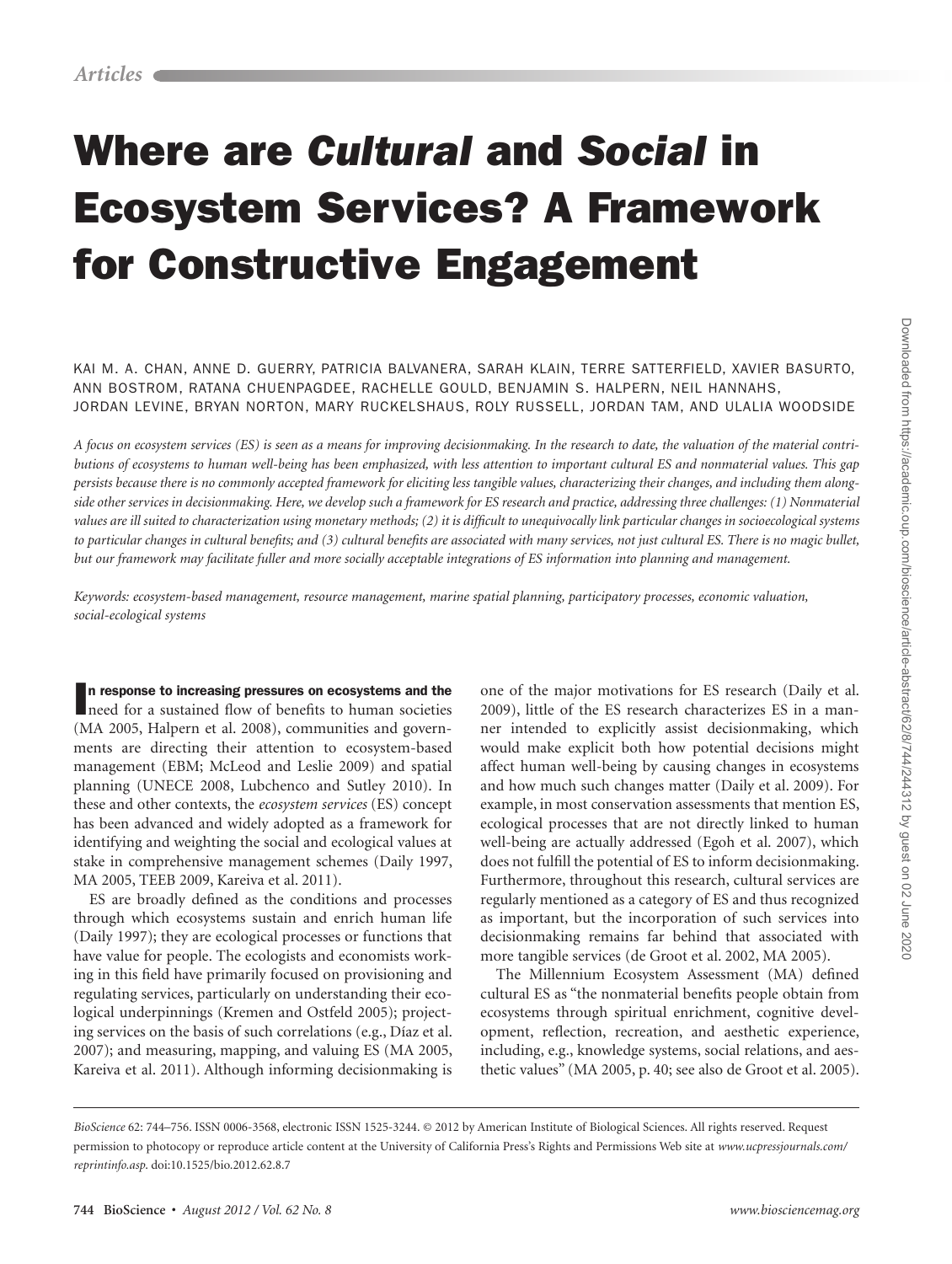Phrased alternately to distinguish explicitly among services, benefits, and values, cultural ES are "ecosystems' contribution to the nonmaterial benefits (e.g., experiences, capabilities) that people derive from human–ecological relations" (Chan et al. 2011, p. 206). The MA connected ES to human well-being in a coarse way, but most work under the MA fell short of characterizing ES contributions to human wellbeing in ways that could assist decisionmaking. That is, studies under the MA frequently pointed to the fact that ecosystem good or condition *X* was important to human wellbeing for reason *Y*, but they did not generally characterize how a given decision might result in changes in *Y* in terms comparable with those of other important considerations.

One of the most powerful aspects of an ES approach is that it focuses decisionmaking and research specifically on what people care about. And although they are unquestionably difficult to measure, ecosystem-based cultural benefits are clearly valuable to people. For example, in the Puget Sound region of Washington State, a broad stakeholder survey found that recreation, tourism, and ethical and existence values were consistently among the five ES reported as most important (Iceland et al. 2008). Omitting such ubiquitously shared cultural benefits from explicit consideration risks decisionmaking and planning that is not connected to what matters to many people.

Neglecting cultural values and services in the design of interventions can produce dire unintended consequences and can impede the achievement of program goals. For example, West (2006) documented how marketing cultural forest goods in Papua New Guinea, an economic-development strategy to offset the consequences of conservation interventions, overlooked the numerous ways in which local peoples used the land and how wildlife contributed to their sociocultural system. These blind spots resulted in systemic changes to marital relations and the division of labor associated with producing such goods and to the cultural values attached to them. Both the biodiversity objectives and the well-being of local people were undermined (West 2006).

A systematic consideration of the cultural values associated with ecosystems could therefore benefit many kinds of initiatives, including spatial planning, EBM, integrated conservation and development schemes, and payments for ES (PES). Whereas one might think that PES schemes require only the assessment of the target ES, any scheme that is designed to change human influences on ecosystems will simultaneously influence multiple ES and affect multiple values. Therefore, whether to set up a PES scheme, how to design it, how extensively to fund it, and how to monitor its success are all decisions that might benefit from a comprehensive assessment of ES, social context, and cultural values.

In this article, we point out that many cultural ES are overlooked in much ES research, which diminishes its applicability for decisionmaking, and we sketch an approach to ameliorate this deficiency by providing a conceptual framework for the role of ES research in decisionmaking—in particular, research that articulates cultural ES and values. In so doing, we aim (a) to provide decisionmakers with an understanding of how ES research might elucidate how sociocultural and economic benefits may vary across scenarios, resulting in previously invisible trade-offs; (b) to empower practitioners and stakeholders to effectively communicate how issues important to them might be affected by management options and their associated ecosystem changes; and (c) to clarify for researchers how ecological and ES research could contribute to improved management and policy.

## The place of *cultural* in ES to date: Everywhere and nowhere

In practice, the ES concept has become widely associated with the monetary valuation of ecosystems—an association that elicits enthusiasm from some (e.g., Economist 2005) and contestation from others (Nature 1998, Weigel et al. 2004). This association with monetary valuation is understandable, given that ES have been characterized in prominent ES research in dollar values with a variety of market and nonmarket valuation methods (Costanza et al. 1997, Nelson et al. 2009, USEPA 2009, Kareiva et al. 2011). In a decisionmaking context, monetary valuation can be designed to contribute the marginal values needed for cost–benefit analyses (e.g., Naidoo and Ricketts 2006), which could potentially inform many policy decisions (Arrow et al. 1996).

Partly because of the focus on economic valuation, many cultural ES remain conspicuously absent from efforts to characterize ES. There are many studies of ecosystem-based recreation (e.g., Cisneros-Montemayor and Sumaila 2010) and landscape scenic beauty (e.g., Grêt-Regamey et al. 2008, Daniel et al. 2012), but other cultural services have not generally been characterized in this manner—for instance, those associated with spiritual values, cultural identity, social cohesion, and heritage values. These cultural ES are especially difficult and contentious to value in monetary terms and have consequently been rendered invisible in most ES planning and management. Even though decisions are seldom based exclusively on economic value (Ariely 2008, Stiglitz et al. 2010), this exclusion often relegates cultural ES to implicit components of decisionmaking frameworks.

Most ES, cultural and otherwise, have nonmaterial or intangible dimensions. In some cases, these intangible dimensions (changes of a principally psychological nature) can matter more to people than do the affiliated material benefits (money and desirable physical changes such as sustenance or shelter). For example, fishing provides food but may also be a way of life with ethical, political, or spiritual aspects. An ES framework in an area where fishing is practiced should explicitly include ecosystems' contribution to valued ways of life through fishing and should also recognize the concurrent food-provisioning service.

## Reformulating the problem(s): Valuation, causation, and identification

This prevalence of cultural dimensions across ES highlights a great gap in the methods of valuing ES. In most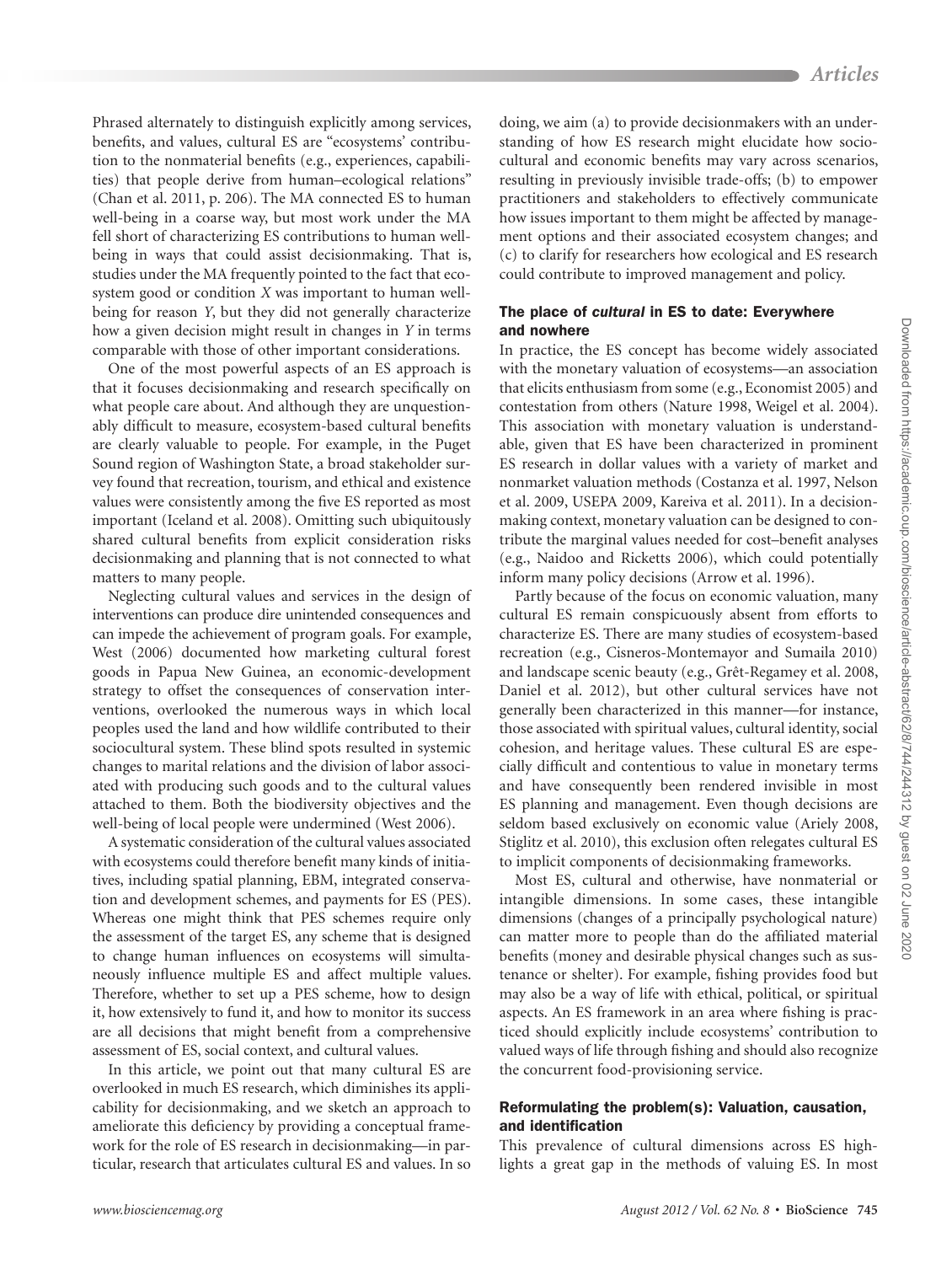frameworks for ES research, the primacy of market-oriented valuation has been implicitly defended through a restriction of their application to more navigable domains of provisioning, regulating, and supporting services, with the recognition that many cultural services could likely never be appropriately represented by such monetary valuation. If intangible benefits are generated by all kinds of services, ES valuation cannot sidestep the challenges of intangibility and incommensurability (Chan et al. 2012). Borrowing from the example above on fish and fishing, one cannot make decisions about fisheries solely on the basis of monetary values without inviting uproar, because such decisions affect other social values, not all of which are well represented by monetary valuations. Accordingly, the lack of a defensible framework for cultural ES could undermine the whole framework for ES.

An additional gap in ES research becomes especially obvious as we characterize cultural dimensions—the problem of attributing causation to ES change. In a socioecological context, it is always difficult to distinguish the ecological from the social causes of ES change. But ES research has emphasized the former by identifying the social and economic gains and losses associated with ecological change, even though social and ecological changes may be fundamentally interlinked. For example, in British Columbia, Canada, one cannot talk to fishermen about losses due to degrading fish stocks without also discussing the losses and shocks to coastal communities associated with changes in licensing practices (Burke 2010). In this case, the losses to fishermen with diminished access cannot be attributed completely or separately to the ecological change; they must also be attributed to the licensing changes that were triggered in part by perceptions of a declining resource. Once we recognize the crucial importance of intangible benefits (e.g., the emotional attachment to coastal areas or the identity and sense of purpose and belonging one derives from ownership of a boat and a license) and the implications for local ways of life, it becomes clear that social, economic, and political arrangements play critical roles in shaping the benefits that people experience from their interactions with ecosystems.

A third gap in ES research, which also becomes apparent when considering intangible dimensions, is the dearth of participatory methods of identifying priority ES. In many ES assessments and in much of the research, it seems to be assumed that the priority ES in a region are self-evident, despite the intangible nature of much of the associated value. Accordingly, there has been little attention paid to methods of cataloging or identifying priority ES on the basis of stakeholder input (for exceptions, see Shelton et al. 2001, Iceland et al. 2008).

In brief, the central problem is as follows: ES decisionmaking tools are being and will be employed in many places, but the intangible dimensions of ES values—and cultural ES in general—are little considered, despite widespread recognition of their importance (MA 2005). These values are crucial for ecosystem and resource management, but they are not adequately reflected in monetary valuations. How then to characterize ES values to enable their more appropriate representation in decisionmaking? In this article, we start filling this gap by providing a framework for ES research that is defensible in light of prevalent cultural dimensions. We do so by (a) integrating research and concepts from the study of socioecological (sometimes called *social-ecological*) systems (Berkes et al. 2003, Ostrom 2009), in which the problem of multiple social and ecological causes is intended to be addressed, and (b) by drawing on concepts and methods from anthropology, sociology, risk perception, applied ethics, ecosystem management, and other disciplines.

## A new framework for ES research to support decisionmaking

As was illustrated above, because of the pervasiveness of intangible values across services, an inclusion of cultural ES must go far beyond an addition to a framework for ES research designed for material values. Instead, inclusion of cultural values involves a reenvisioning of ES as a whole, with accompanying changes in the research and decisionmaking processes. Because of the complexity and difficulty of this task, it is helpful to proceed in three stages. First, we identify and explicitly state the core challenges posed by cultural ES and by intangible values. Second, we set out a series of stages of work (a "framework") that might enable the better reflection of cultural ES in the broader ES context. Third, we explicitly address possible approaches to (a) identify the values associated with intangible cultural services, (b) to assign metrics to better enable the use of such values in contexts that include discussions of comparability and trade-offs, and (c) to characterize the dependence of benefits on social and ecological components and processes.

Core challenges and strategies. The characteristics of some of the values that people associate with ecosystems impede the straightforward integration of ES research and valuations into decisionmaking. These characteristics can be determined, and each is associated with one or more proposed strategies for addressing the associated challenge (box 1). These strategies are by no means a checklist of necessary tasks but, rather, are a set of possible approaches to motivate the proposed framework below.

Although explicitly characterizing complex webs of values and ES may help researchers and, ultimately, stakeholders, this requires intimate knowledge of the system being studied. As was stated above, the appropriate characterization of a service or value (including valuation) is dependent on appropriate methods, and no method is universally applicable. Accordingly, researchers are unlikely to be able to identify a subset of especially important services, values, or methods without first engaging stakeholders in identifying those crucial services and values—and such *value identification* requires its own methods. Accordingly, we recommend an approach of iteratively involving local experts and then other stakeholders while gradually defining the study on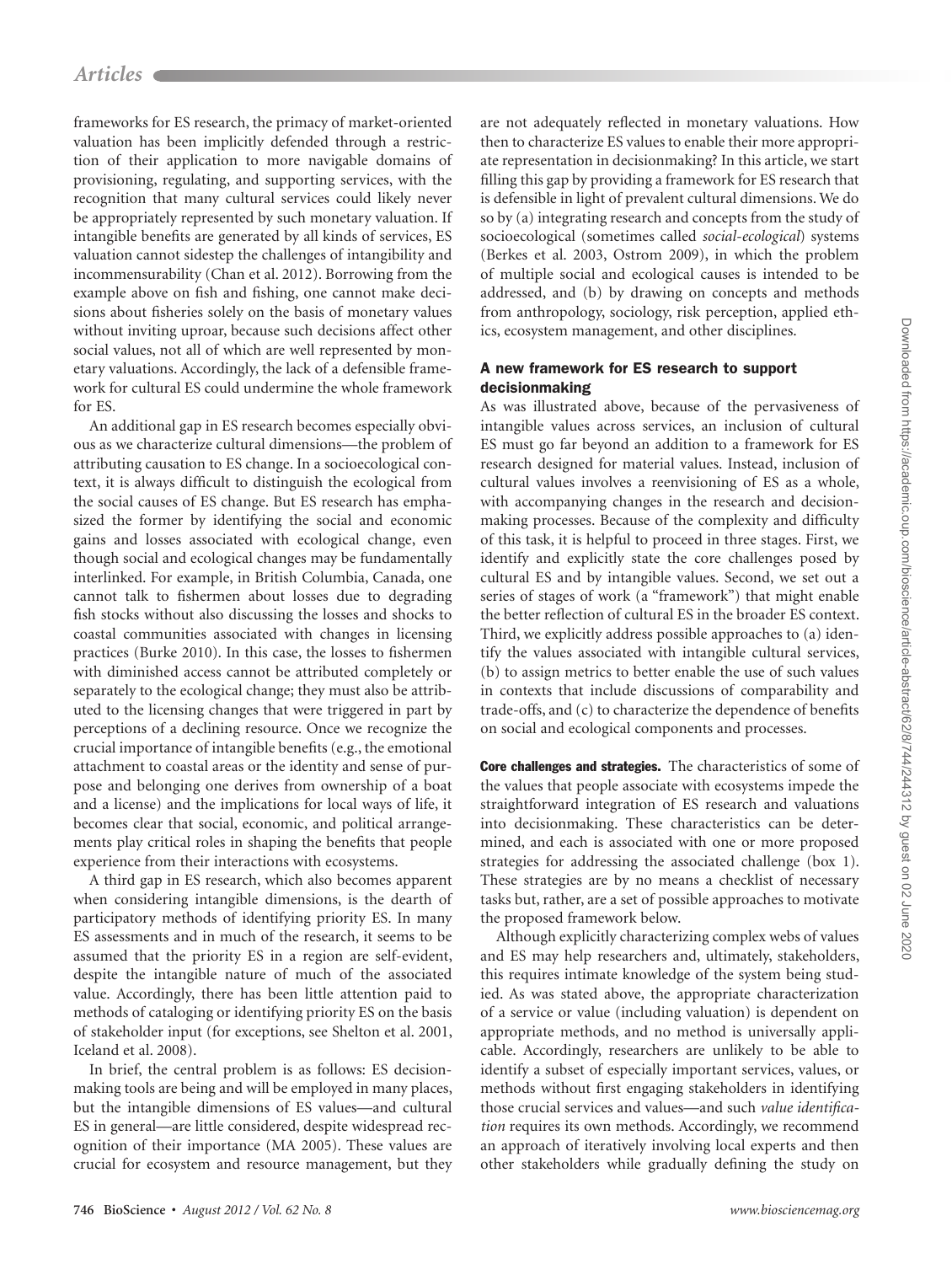#### Box 1. Characteristics of services and strategies for addressing challenges.

We identify a set of characteristics of cultural and other ecosystem services (ES), their benefits, and associated values (especially nonmaterial ones), and proposed strategies for addressing the challenges to the valuation and expression of these values for decisionmaking. Many strategies address several challenges, and not all challenges will pertain to any particular context.

**Multiple causality.** Changes in benefits and services result from many processes operating simultaneously—some social, some biophysical, and some socioecological. Our proposed strategy for addressing multiple causality is to characterize the social, biophysical, and socioecological contexts and interactions. See the "Proposed framework" section in the text for more details.

**Interdependence.** Many different kinds of benefits and services are inextricably linked in their contribution to value to humans. For example, all benefits and services contribute to *place value* (the value that people derive from their sense of place), heritage value, and cultural identity in ways that are probably nonadditive and nonlinear (Chan et al. 2011, Chan et al. 2012). To address this interdependence we suggest employing open-ended or semistructured stakeholder interviews to identify the key benefits, services, and values and their relationships; conceptual diagrams depicting these relationships; and valuation of bundles of services and benefits—as they would be combined by the stakeholders.

**Values pertaining to the distribution and process.** Not all of the important values at stake are products of ES; some rights and moral principles pertain to the distribution of benefits and the process of management (e.g., equitable distribution of resources, restitution for past wrongs, the right to sovereignty over traditional territories). To address this issue, one should include stakeholders in various stages of planning and decisionmaking; perform scenario-based valuation (not just valuations of isolated benefits); and use different valuation approaches to capture the different types of principles involved.

**Plural values.** Most ES are valued for many kinds of reasons. To address these many values, one should employ a diversity of valuation approaches (table 1): Values should be represented in multiple formats, including influence diagrams, stories, and other visual and verbal summaries.

**Incommensurable values.** Some ES values are not appropriately judged by the same standard (e.g., cultural identity, market values). To address this issue, we suggest employing deliberative approaches (which require contemplation and usually discussion) to decide on appropriate trade-offs.

**Values held for or by collectives.** Some values pertain to what an individual considers to be appropriate for a group, not necessarily better for him- or herself (e.g., an individual can prefer publicly funded health care for a national policy without gaining from these at an individual level). Such values can often be said to be characteristic of groups, although they are generally not shared equally by all individuals. To account for these values, one should include group valuation and deliberative decisionmaking forums to decide on and express group values (see table 1).

**Values embedded within worldviews at odds with nature as a service provider.** Especially in indigenous or traditional communities, some values may be fundamentally linked to systems of practice and knowledge (e.g., traditional ecological knowledge) that conflict with a conception of nature as a provider of services for people. To address this issue, one should avoid terms, phrases, and diagrams that may trigger reactions to this anthropocentric perspective, and in interviews, one should focus on the benefits that people derive from nature, rather than on the ecosystem processes that give rise to them (which are often invisible to people or thought of differently).

**Values that defy monetary valuation.** Some values trigger considerable discomfort with expression in dollar terms (e.g., some principleand virtue-based values, sacred values). To account for this, we suggest applying nonmonetary valuation and using decisionmaking forums to express values in nonmonetary terms (see also the strategies for plural values and incommensurable values above).

the basis of researcher and stakeholder needs or limitations. The value-identification process blends into a valuecharacterization process, which can inform decisionmaking at several stages (including after initial steps that are practical, quick, and informative; e.g., Iceland et al. 2008).

#### Proposed framework

This suggested framework is intended to facilitate the characterization of the diverse values associated with ecological and socioecological change through a series of steps, with identified possibilities for greater iteration and sophistication (figure 1). As was noted above, because of the pervasiveness of nonmaterial values across ES and the interrelated nature of services and benefits, this is a framework for *general* ES research and practice, but one attentive to the complications stemming from cultural benefits and values.

It is not intended to supplant or compete with frameworks for management or decisionmaking (e.g., adaptive management; Walters 1986) but, rather, to facilitate the inclusion of research about ES and values within any such framework. Because of this, the steps below are not comprehensive but, rather, are those we deemed necessary to explicitly integrate ES into decisionmaking. We developed this framework on the basis of our insights from the literature on intangible values as distilled in the core challenges and strategies, from our experiences with socioecological research and from the pilot application of our interview protocol as part of the framework in three locations (Klain 2010, Gould 2011, Satterfield et al. 2011).

The framework addresses the core challenges (box 1) by disentangling social, biophysical, and socioecological contexts and interactions; by employing methods to explicitly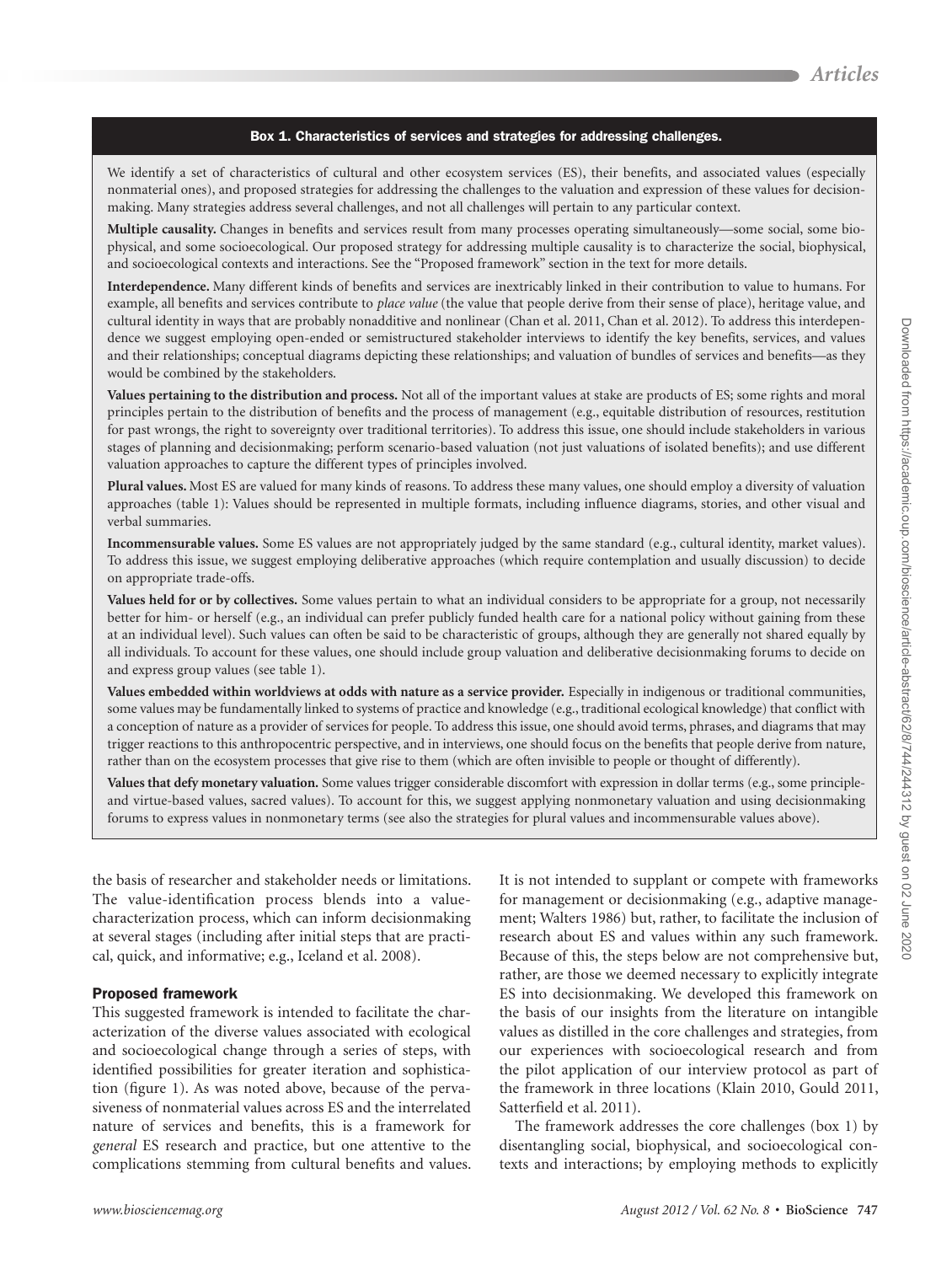

*Figure 1. The proposed framework for characterizing ecosystem services (ES) that might be affected by management or planning. Note that although the arrows depict the possible routes by which understanding of the system might be deepened, such understanding might be reached in many ways (e.g., understanding of benefits, ES, and values might call for a deeper characterization of the socioecological context, or it might call immediately for further elucidation of the benefits, ES, and values). Like Haines-Young and Potschin (2010), we distinguish among benefits, ES, and values: "Services are the production of benefits (which may take the form of activities), which are of value to people" (Chan et al. 2012, p. 9). See the text for more details on the framework. Figure 2. Location of the illustration-study region, the* 

identify relevant benefits, services, values, and their relationships; and by eliciting valuations through diverse approaches. In order to roughly illustrate this framework in a real place, we incorporate some details from one of the pilot projects by some of the authors (SK, KMAC, TS) in the Regional District of Mount Waddington (RDMW), in British Columbia, Canada (figure 2). For each component of the framework below, we provide coarse explanations of the kind of information needed and examples of information pertinent to decisionmaking contexts. The framework is designed both for researchers—who might focus on particular steps with an awareness of the whole—and for practitioners—who might address all components of the framework, at least in simplified fashion, possibly with minimal investment.

Step 1: Obtain consent. Before beginning a project, and at various stages throughout the project, it is crucial for the research team to obtain and maintain consent to engage in research (Berg 2001)*.* Identifying and measuring intangible values can be successful only when those with stakes in the decision context participate as collaborators throughout. Researchers involved in such endeavors can coproduce relevant knowledge only when they are invited. Good research practice goes beyond the standards of informed consent (see, e.g., AAA 2009) to respect the diversity and variability



*Regional District of Mount Waddington, in British Columbia, Canada. Abbreviation: PNCIMA, Pacific North Coast Integrated Management Area.*

in local context and culture. Although developing local partnerships may create challenges to scientific objectivity or researcher legitimacy (see step 3 below), good research practice requires a multiparty partnership with local institutions or organizations, which may include formal memoranda of understanding with indigenous groups or governments, local government, and key stakeholder groups.

Step 2: Determine the decision context. Define the relevant decision context or contexts. What is the nature of the decision being made? Who is or will be making the decision and why? What is the range of possible alternatives (and what is not negotiable)? And what decisionmaking processes does this entail? Furthermore, what is the opportunity that motivates identifying and measuring values, and what is the role of the researcher in the decision context? Such explicit consideration of decision context is critical for ES characterization and valuation to contribute to policy and management change.

In-depth elucidation of the decision context requires consultation with decisionmakers. For example, in the RDMW,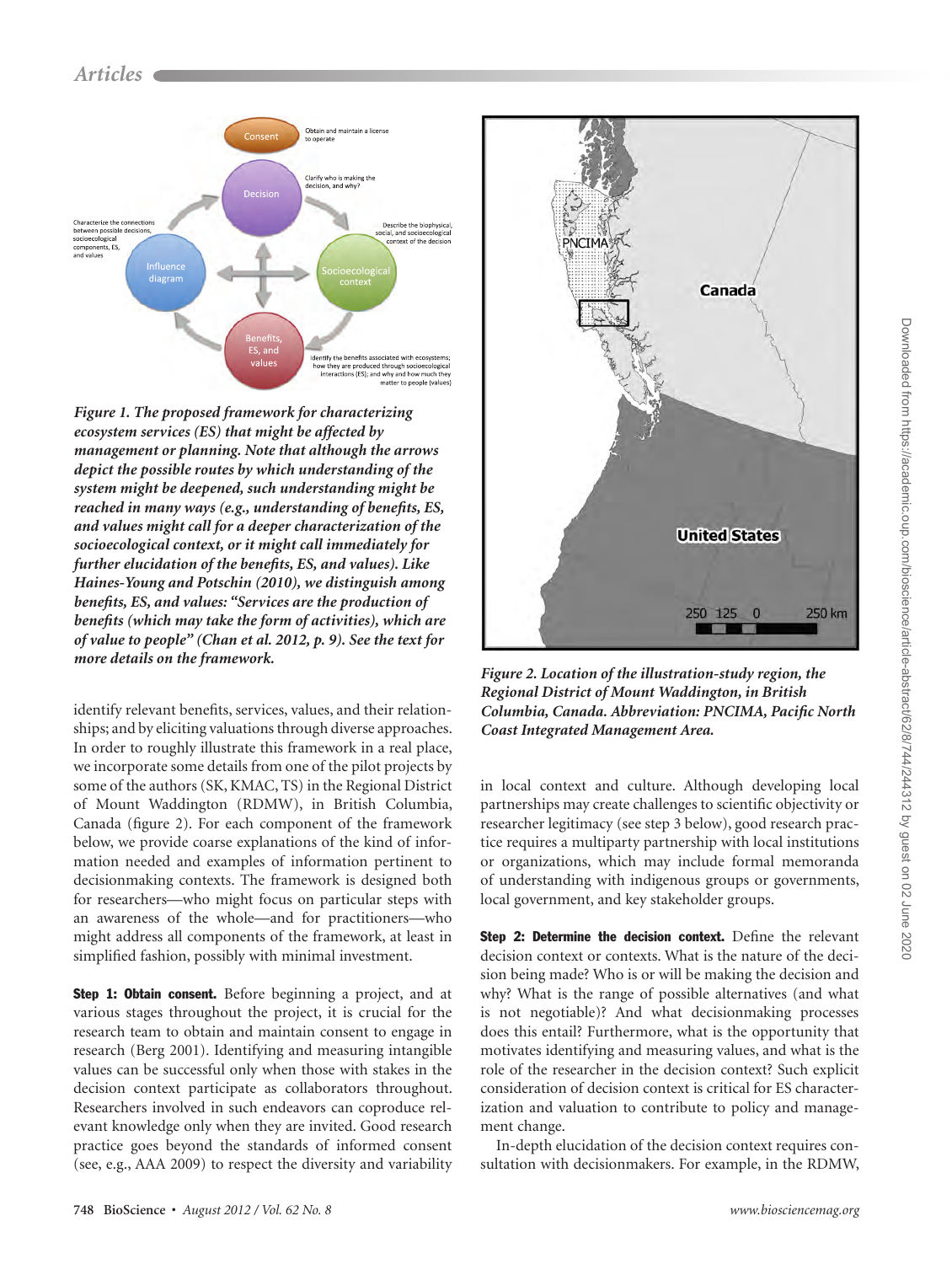the regional government is deciding which types of marinerelated investments to support in order to boost employment in the area. Alternatives include facilitating the growth of open net pen salmon aquaculture (a currently profitable industry with controversial environmental impacts) or investing in closed-containment salmon aquaculture (an unproven but promising industry that would have little to no marine ecosystem impact). An alternative that currently appears to be off the table is removing fish farms: Although environmentalists argue for this, the RDMW does not appear ready to consider the option.

The researchers (authors SK, KMAC, and TS) were invited to conduct an analysis of the benefits of marine activities in the region by the Living Oceans Society, which had recently formed a formal partnership with the RDMW government.

**Step 3: Determine the socioecological context.** Roughly characterize the relevant components of the socioecological system to provide context for the decision. This step includes setting boundaries of all kinds and characterizing two dimensions of the context—the biophysical dimension (e.g., abiotic conditions, characteristics of the biota, interactions among them) and the social dimension (e.g., social, economic, political, cultural characteristics)—and the interactions between them (e.g., decisionmaking context for ecosystem management). To connect to Ostrom's (2009) terminology for socioecological systems, our biophysical dimension is Ostrom's *resource systems* and their *units*, and our social dimension is Ostrom's *governance systems* and their *users*.

Whereas many frameworks for research and decisionmaking take as implicit the need for understanding the local context, we have elucidated particular elements of context that are critical for value identification, valuation, understanding causation, and connecting these processes to decisions.

Boundaries must be defined: On the basis of the decision to be made and the initial understanding of the biophysical, social, and political contexts, define the limits of the study area and the system—spatially and temporally (Stanford and Poole 1996). This step in particular relies on iteration with the steps below. Because different processes have different boundaries, this task of setting boundaries for a study system is a challenging one that has received considerable treatment elsewhere (Norton and Ulanowicz 1992, Chester 2006).

In our example in British Columbia, the physical boundaries of the study area are the waters of the RDMW; it must also be recognized that fish stocks important to First Nations (local indigenous peoples and their governments) and commercial fisheries, including wild salmon, migrate through this region. The limited boundary of the region of interest was driven by the recognition that although many marine resource decisions are made at the provincial or federal level, the regional government is instrumental in choosing which development projects to support. We constrain our time horizons to match those of local planning processes: changes that might happen in the near future (months to less than 3 years) with implications both for the immediate and for the medium-term future (between 3 and 10 years).

The biophysical context must be determined: Characterize the current state of the most critical biophysical conditions and the past trends of these conditions. Identify the components of the ecosystem and the ecological processes that are key to the provision of ES and those that are at stake in the decisionmaking process (Maass et al. 2005, Balvanera et al. 2011).

Historically, the RDMW region supported numerous large runs of salmon, eulachon, and herring. Many of these runs have declined dramatically, and salmon stocks have fluctuated substantially. After a 15-year decline, the sockeye salmon population that migrates through this area crashed in 2009 (Angelo et al. 2010) and came back at remarkably high numbers in 2010 (Pacific Salmon Commission 2011). With its protected inlets and substantial tidal flow, an archipelago within the region is well suited for salmon aquaculture and has one of the highest densities of salmon aquaculture farms in British Columbia. Open net pen salmon aquaculture is suspected to have numerous negative impacts on marine ecosystems through diseases and parasites (Krkošek et al. 2007), although this issue is subject to considerable controversy.

The social context must be determined: Assess the social (inclusive of social, political, and cultural) context first by identifying the range of players—the people that are likely to be directly or indirectly involved with the decisionmaking process or that are likely to be positively or negatively affected by it (Chan et al. 2013). This includes stakeholders (i.e., those with interests at stake; Grimble and Wellard 1997) and researchers, who will generally not be seen as disinterested parties despite efforts to promote this view. This process should involve identifying the most relevant players at several administrative (e.g., town, county), social (e.g., individual, family, ethnic group), and temporal or generational scales.

Identify key relationships among the players, with special emphasis on power relations, and determine as necessary those parties whose status is codified by institutional or legal arrangements (including rights; Ostrom and Nagendra 2006)—for example, treaty obligations with indigenous parties (Boyd 2003). Identify any key historical legacies (e.g., histories of colonization) and their effects on the social and political dynamics (Castillo et al. 2005, Smith 2005, Timko and Satterfield 2008).

Finally, identify the key demographic, economic, social, legal, and technological drivers underlying the decisionmaking process and the key phenomena such as migrations, recessions, and major shifts in industry (e.g., Sundberg 1998).

We briefly summarize information in this category to illustrate the type of information useful for this step. The major political players in the RDMW include the regional district's local government, town council members, 17 First Nation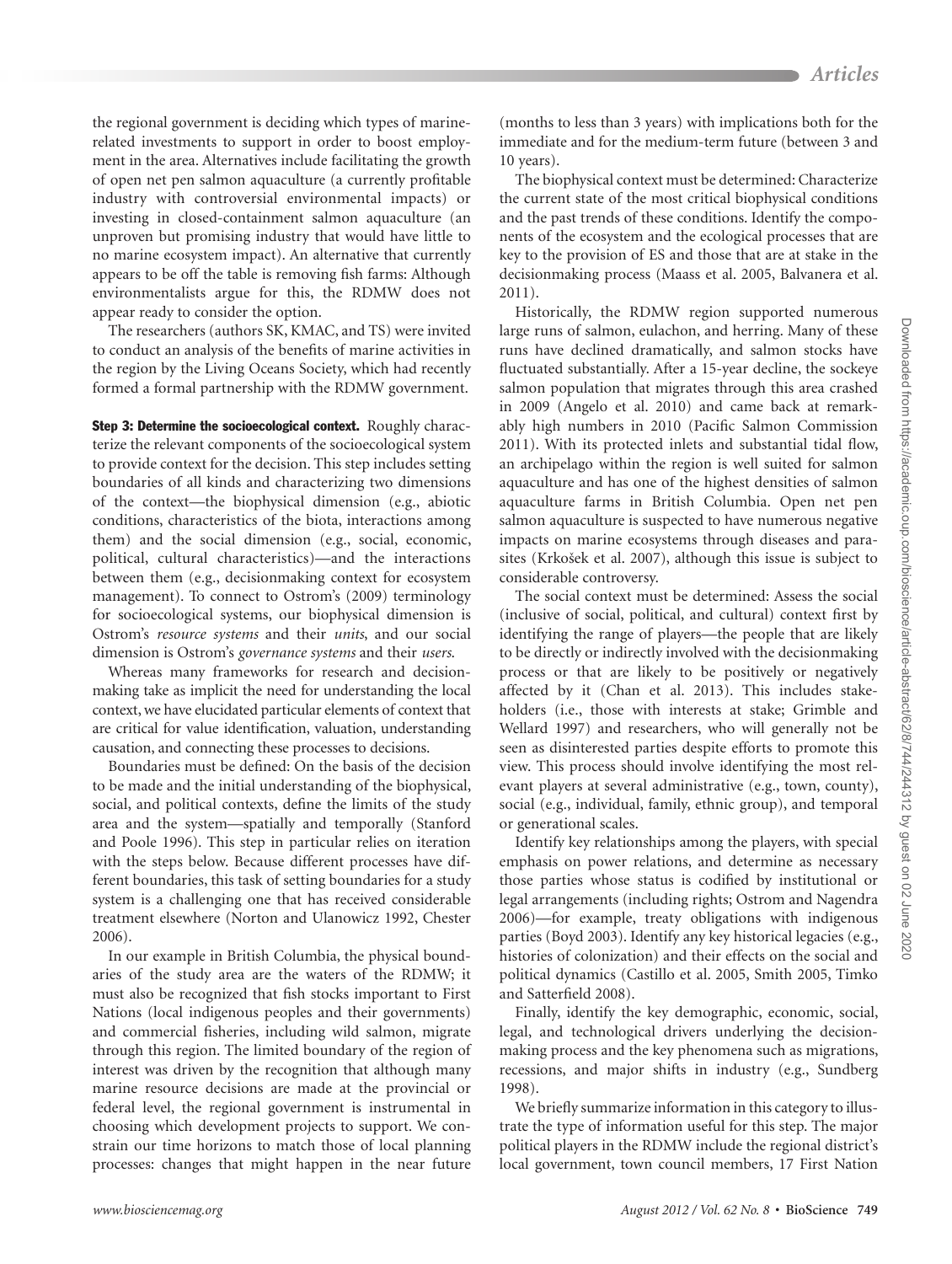band councils, aquaculture companies, resource-extraction industries, and federal agencies. The RDMW has an aging and shrinking population; as is the case for many rural areas across the world, many young people move to urban areas for employment. Traditional sources of revenue and jobs from forestry, fishing, and mining have declined, whereas open net pen salmon aquaculture has grown substantially. Among both the First Nations and nonaboriginal groups, some contingents adamantly oppose any type of ocean net pen salmon aquaculture, whereas others welcome the associated employment opportunities. Over the past five decades, there has been a general consolidation of processing (lumber and pulp mills, fish canneries) and ownership (Ecotrust 2001): Whereas 50 years ago, many community members participated in fisheries and fish processing and many owner–operators lived in coastal communities, few people are now employed in fisheries and fish processing, and most fish-quota owners are wealthy urbanites living outside the region (Edwards et al. 2005). The research team also investigated the historical and legal context in the region, especially First Nations and the legislation governing their relationship with natural resources.

In the RDMW study, the research team faced several related complications, largely because of its strongly enabling partnership with the nongovernmental organization: Claims of biased study design, refusal of participation, and an attempt to dissociate the governmental entity from the study (which failed). Although the team ultimately overcame these hurdles, they exemplify the complexity and sensitivity of investigations of values.

Socioecological interactions must be identified: Roughly characterize the integrated socioecological context and interactions that result in the decisionmaking processes (Ostrom 2009). This involves identifying the resource units (e.g., wild salmon and farmed salmon) and resource states at stake (e.g., wild salmon runs—some healthy and some dwindling, seascapes free of salmon farms), how the governance system links the aforementioned players (e.g., the tax revenue that the regional government obtains from salmon aquaculture compared with the revenue from wild fisheries), and the resulting interactions among these various components (e.g., possible impacts of salmon aquaculture and oil and gas development on wild fisheries and competing notions of those impacts; competition between farmed and wild salmon in seafood marketplaces; shared reliance of aquaculture and wild fisheries on fish-processing plants; shifts toward less labor-intensive salmon farming and in the number of people that live in, are highly familiar with, and directly rely on these ecosystems).

Step 4: Determine the ES, benefits, and values. Brainstorm and broadly explore the range of ES and any associated benefits and values that may be subject to change in the scenarios under consideration—ideally, with local experts and stakeholders (Klain 2010). Cultural ES fall into several categories (e.g., subsistence, outdoor recreation, education and research, artistic; Chan et al. 2011). Each of these provides a broad range of benefits (e.g., material, heritage, aesthetic, spiritual, inspirational, knowledge; Chan et al. 2011); these benefits can be of value to people for various kinds of reasons (depending on whether the benefits, e.g., are self-oriented, involve individuals or groups, are physical or metaphysical; Chan et al. 2012). The point here is not a comprehensive mapping of all beneficiaries of ES to all benefits and all kinds of values but, rather, to facilitate later stages through an exploration of the prominent ES and benefits, key connections between them, and the kinds of values at stake.

After the priority ES and benefits have been identified, the crucial next steps are to more rigorously characterize the implications of possible actions for socioecological change, the impacts of socioecological change on ES, and the importance of those possible changes, using appropriate metrics. It is at this last stage that our framework directly employs most of the core strategies described in box 1.

The US Environmental Protection Agency's Science Advisory Board extensively presented (USEPA 2009) many available methods for steps 1, 2, and 4, but here, we note several methods especially pertinent for our effort. In particular, we emphasize the utility of qualitative methods for the step of identifying priority benefits, ES, and their associated values (step 4), because these may have several important advantages (see box 2). In table 1, we also document methods of addressing the following: disentangling multiple causality, valuation of nonmaterial benefits, and evaluation of scenarios (as part of step 4). Some of these valuation methods are appropriate for representing the value of individual goods or services (the green circles in figure 3); others are parallel to decisionmaking exercises in that they represent the relative desirability of whole scenarios (the blue dotted ellipse in figure 3). As is suggested in the proposed strategies of box 1, holistic valuation and decisionmaking approaches (represented by the blue dotted and dashed ellipses in figure 3) are especially helpful under the following conditions: when benefits are interdependent or bundled (Klain 2010), when the values at stake are intangible or culturally sensitive, when the values do not conform to assumptions of economic valuation (e.g., individual, preference-based, self-oriented, market-mediated, anthropocentric, nontransformative values).

Note that our dual purposes are to enrich research and, thereby, to facilitate decisionmaking, not to mine local social data or to appropriate the intellectual property and knowledge held by local people. In some cases, decisionmaking might be best facilitated by compiling and analyzing available social data and eliciting valuations from stakeholders. In other cases, it might be facilitated best by researchers' engagement with local researchers to conduct the data gathering and valuation processes and by their obtaining from local research assistants only summary data, which leaves sensitive cultural information and values in the hands of the locals. In many cases, local cultural practitioners do not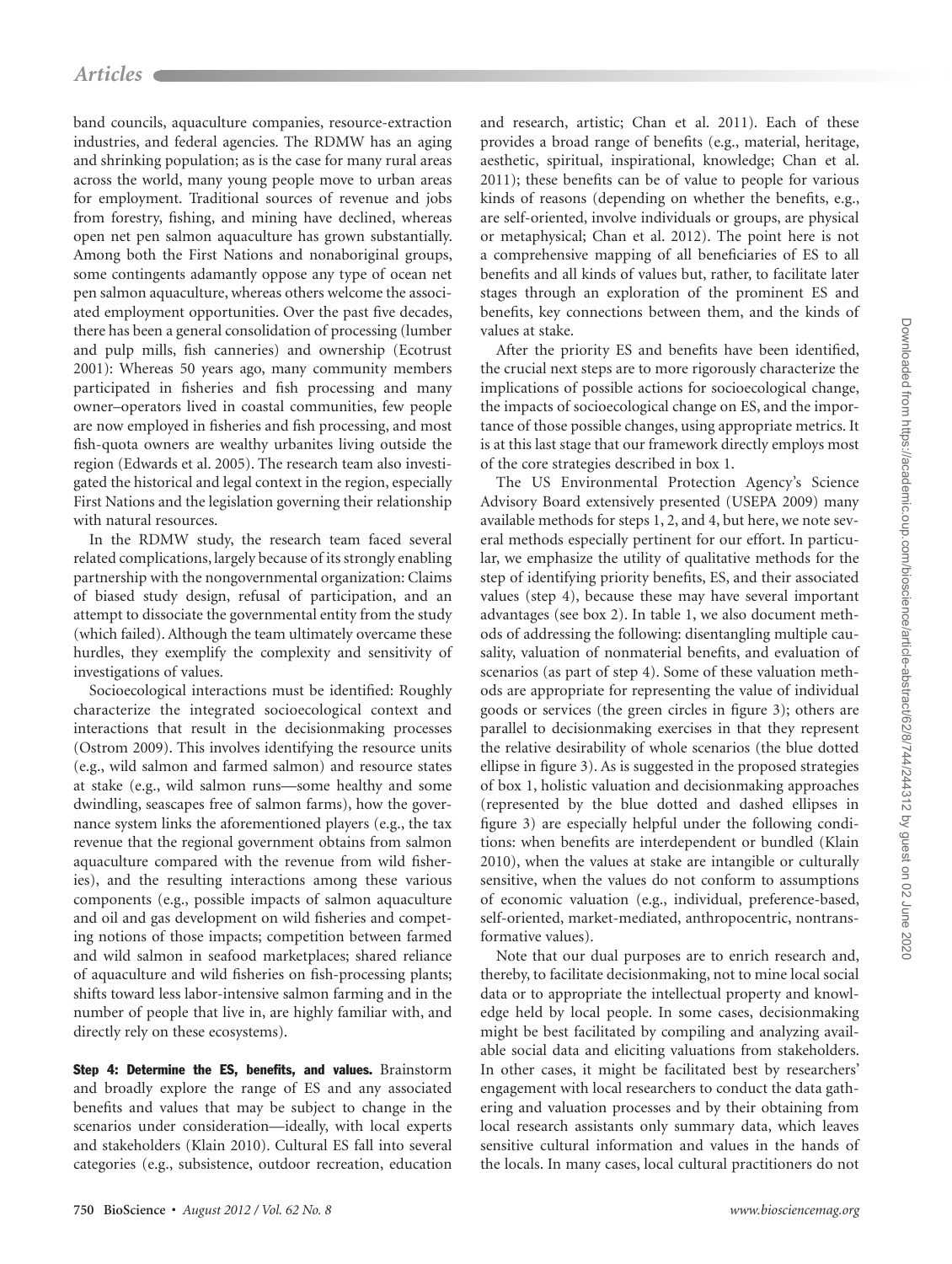#### Box 2. The advantages of an explicit use of qualitative methods of identifying priority benefits, ecosystem services, and associated values.

Methods of identifying the benefits, ecosystem services (ES), and values in a certain context might include value-identification interviews or surveys and site or stakeholder observation. Stakeholders will often benefit from the inclusion of extensive partner involvement in the design of a study. In much research on ES, it is assumed that the important benefits and values at stake can be identified by researchers without extensive contact with stakeholders (but see Shelton et al. 2001, Iceland et al. 2008). Accordingly, the qualitative methods of engaging stakeholders to identify such benefits and values have been neglected within ES research, which frequently advances immediately to quantitative valuation.

**Prioritization of what matters.** By engaging the relevant stakeholders to identify what matters locally, value identification avoids unsubstantiated assumptions about priority services, values, or benefits (quantitative valuation is generally restricted to a small set).

**Richness, with sensitivity.** The narrative approach (letting people tell their own story; see table 1) helps people express much more, especially about sensitive or controversial topics.

**Understanding of influences.** Answers to well-crafted open-ended questions may illuminate not just what matters (the key benefits at stake) but why it matters and how the respondents perceive these benefits to be produced or at risk (quantitative valuation frequently assumes that researchers have an a priori understanding of these aspects).

**Interactions between services, activities, and benefits.** Respondents' answers to semistructured questions may signal perceived interactions among services, activities, and benefits. Such interactions generally cannot be teased apart with quantitative valuation (except with a priori information, high sample sizes, and intricate survey design).

**Incommensurabilities.** Narrative approaches allow researchers to more directly discern the key sources of incomparability between risks and benefits.

**Less dependence on framing.** The discursive exchange between interviewer and interviewee lessens the problem of *framing* (in which the format of a question may dramatically alter the answers). Framing effects are less of a concern with qualitative methods because of the flexibility to tailor questions to interviewees and because interviewees' richer answers provide much more context about how the question framing directs their answers (quantitative valuation such as contingent valuation or choice experiments have a single rigid framing and allow only one-dimensional or yes–no answers). Accordingly, there is less of a need to constrain qualitative questions to particular kinds of interventions or to a particular implied causality of changes.

**Kinds of values at stake.** Narrative approaches to value identification can also elicit the nature of the value (whether something matters, e.g., for reasons of principle or preference, for oneself or others, at the level of the individual or the group), which informs the appropriate kinds of valuation and also gives insight into stability of the values (most quantitative valuation methods are blind to such differences).

**Social and political dynamics.** Such interviews help researchers understand the relationships among the key players and engaged stakeholders that are not evident from published information. Such social dynamics can be critical for framing valuation studies that will be appropriate for the research question and that will not inadvertently trigger distracting reactions to local events in responses. (Quantitative valuation thus generally benefits from such understanding, but it usually does not contribute to it.)

**Rapport and local understanding of the research.** In the process of effective narrative interviews, interviewees may gain understanding and appreciation of the research, which can remove many impediments and enable important further progress. (Quantitative valuation generally involves giving limited context for the research, and the less conversational format maintains the separation between researchers and interviewees.)

need researchers to represent them but need them simply to facilitate their voices' being heard.

In the RDMW, several of the authors pioneered an interview protocol whose purpose was to elicit perceptions from a range of stakeholders of the kinds of benefits that people experience in association with ecosystems and the ways in which those people experience them (Klain 2010, Satterfield et al. 2011). Our 30 interviewees frequently mentioned the ES provision of fisheries in general and of wild salmon harvests in particular. The interviewees associated fisheries with a wide range of services, benefits, and values. Fisheries continue to be important for subsistence and commercial purposes. Wild salmon was historically a staple food and is still nutritionally important for much of the local population. A majority of the interviewees valued fishing for a plethora of benefits, many of which were nonmonetary. Most of them stated that they consume the fish or shellfish. Some used them as part of their art or ceremonies. Many derived pleasure from the act of fishing (including aesthetic, activity, and spiritual benefits). Fisheries are associated with a sense of place and heritage.

These various services and benefits are strongly linked to important values. In terms of rights-based values, First Nations are working toward increasing their authority over local fisheries management and fisheries resources. Collective values are associated with food, social, and ceremonial fisheries catches (harvests allocated to First Nation communities), which are important for social cohesion. In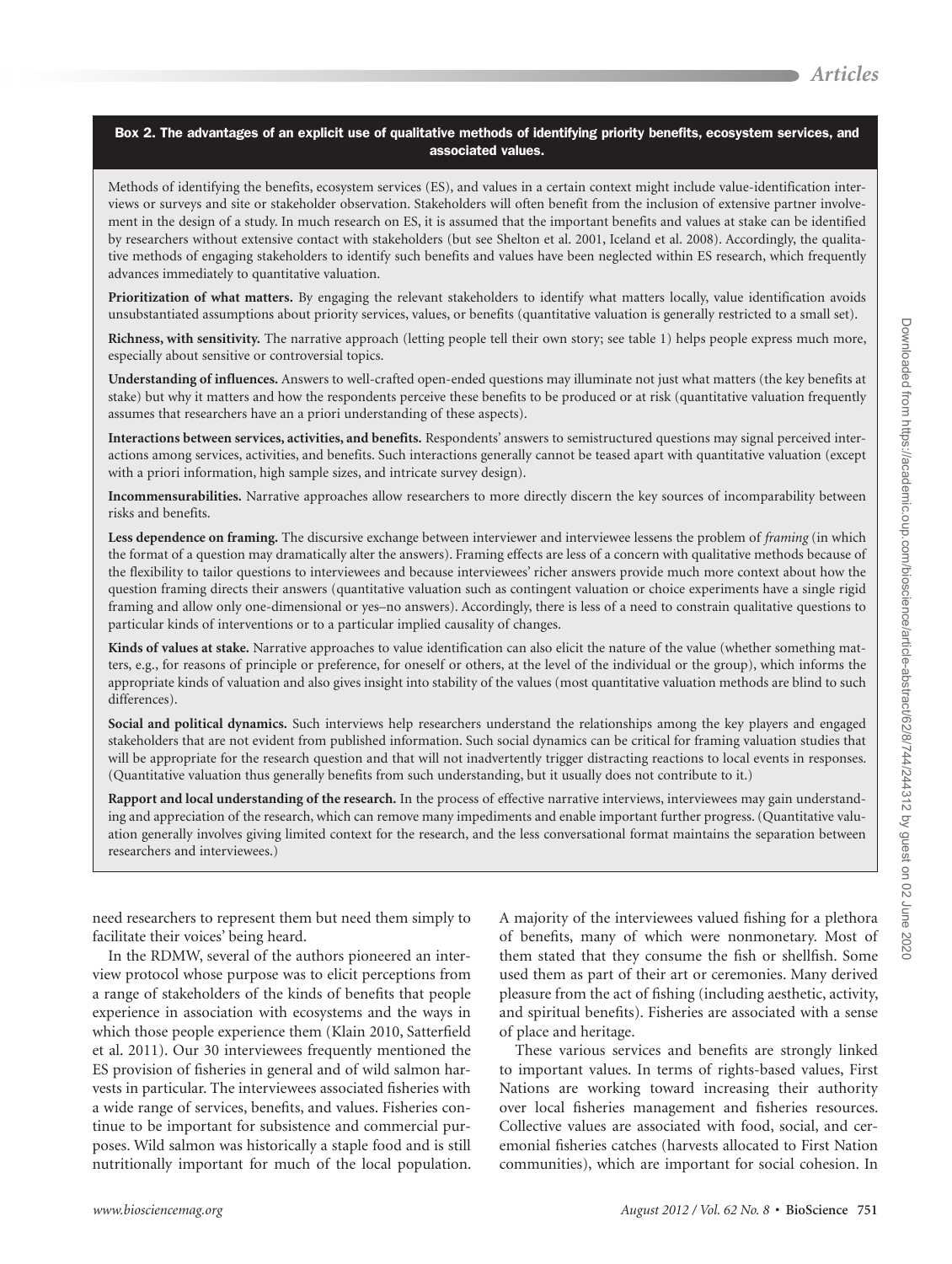*Table 1. Methods from values literature to aid stages 3 and 4 of the proposed framework.* **Fine** *scale methods are those providing elaborated expressions of values that are representative of small (usually local) constituencies, including a wider but small sample of representative stakeholders, as needed.* **Coarse** *methods are more appropriate for the representation of larger, less proximate constituencies (e.g., state, regional, or national population).*

| <b>Method</b>                               | <b>Purpose</b>                                                                                            | <b>Scale</b>                                                                      | <b>Pros</b>                                                                                                           | <b>Cons or limitations</b>                                                                                                                                    |
|---------------------------------------------|-----------------------------------------------------------------------------------------------------------|-----------------------------------------------------------------------------------|-----------------------------------------------------------------------------------------------------------------------|---------------------------------------------------------------------------------------------------------------------------------------------------------------|
| Narrative methods                           | Eliciting less tangible values,<br>benefits, and services (e.g.,<br>spiritual values)                     | Fine-near the<br>scale of constituency<br>(e.g., identifiable<br>community group) | Best when value categories are<br>uncertain and articulation of<br>them is difficult                                  | The conversion of narratives to<br>metrics is difficult.                                                                                                      |
| Mental or cultural<br>models                | Use for socioecological or<br>cause-effect logics, including<br>ecosystem-service production<br>functions | Fine, possibly coarse                                                             | Best when the local worldviews<br>(and, therefore, the relations of<br>values, benefits, and services)<br>are unknown | The values are often implicit<br>across cause-effect outputs.                                                                                                 |
| Paired comparisons                          | Elicit relative weights across<br>benefits                                                                | Coarse (survey) and<br>fine (interviews)                                          | Good for ordinal rankings;<br>provides statistical power with<br>surveys                                              | This method is design intensive;<br>there are limited variables (usually<br>fewer than 10 benefits or objects).                                               |
| Norm-based<br>preference surveys            | Elicits broad values and<br>principles                                                                    | Both fine and course.<br>usually coarse                                           | Widely used protocols; available<br>databases at national levels                                                      | The values are usually spatially<br>nonspecific.                                                                                                              |
| Discursive approaches<br>and citizen juries | Best for collective choices<br>(citizen juries or quasilegal<br>forums)                                   | Coarse or fine                                                                    | Good for matters needing<br>lengthy deliberation and high<br>transparency                                             | Labor intensive, expensive;<br>achieving consensus is difficult                                                                                               |
| Structured<br>decisionmaking                | Identify values as statements<br>of what matters, objectives                                              | Fine                                                                              | Flexible (uses natural, proxy,<br>or subjective performance<br>measures)                                              | Labor intensive; might only<br>be appropriate for valuation<br>and trade-offs, not the entire<br>decision if the application<br>context is ecosystem services |

the explicit connection of these methods to the steps of the proposed framework).

contrast, salmon farming is a new industry associated with a limited range of services, benefits, and values, although this industry is important for producing a marketed commodity with material benefits. It has also provided year-round employment opportunities, whereas access to wild commercial fisheries has declined for most locals.

Step 5: Influence diagrams and scenarios. Synthesize the above information in preliminary diagrams to highlight connections among the decisionmaking process; the key components, constituents, or processes of the socioecological system; ES provision; and the wide range of intangible values potentially associated with such services. Building on other influence diagrams (e.g., Waltner-Toews et al. 2003), in this framework, we focus on ES and their benefits. In any such diagram, large numbers of bubbles can render the diagram unwieldy, so priority should be given to those benefits that are most likely to change with the decision in question and that are of the greatest importance to stakeholders (including both recognized and unrecognized benefits). Such influence diagrams, constructed with stakeholder input or on the basis of stakeholder perception, are critical for characterizing what matters to different groups and how such things might be affected by decisions and the resulting direct and indirect changes in ecosystems. A highly simplified influence diagram of some key ES and benefits from the illustrative example in the RDMW is shown in figure 3*.*

Using the influence diagram or diagrams, highlight potential trade-offs among services and among players associated with the decision under consideration. The diagram or diagrams can also be used to represent variation among stakeholder groups in conceptions of the system and kinds of values at stake. In the RDMW, stakeholders largely group themselves into those associated with the fish-farming industry and those not associated with it. Our interview respondents employed by the fish-farming industry did not see salmon farming as a threat to ecosystems (the impact is represented by the red arrow in figure 3 from farmed salmon to socioecological change); those respondents not associated with this industry almost invariably listed salmon farming as a threat (Klain 2010). Developing the influence diagram on the basis of this information can help identify these differences in perception within the community. Such differences can lead to several next steps. First, if the differences in perception are based on a lack of awareness of scientific information, improved education and outreach can foster shared understanding. Alternatively, such differences may be due to a lack of knowledge and can therefore point to areas of critical scientific uncertainty for further research. Second, there may be ways to reduce conflicts among stakeholders by employing fish-farming practices or siting rules that mitigate negative impacts on ecosystems. Finally, divergent stakeholder views or risk tolerances can be included explicitly in decisionmaking processes (e.g., by illustrating tradeoffs in what different people care most about).

To illustrate the changes that might be anticipated to accompany the decision in question, these influences can also be depicted through contrasting scenarios. Such scenarios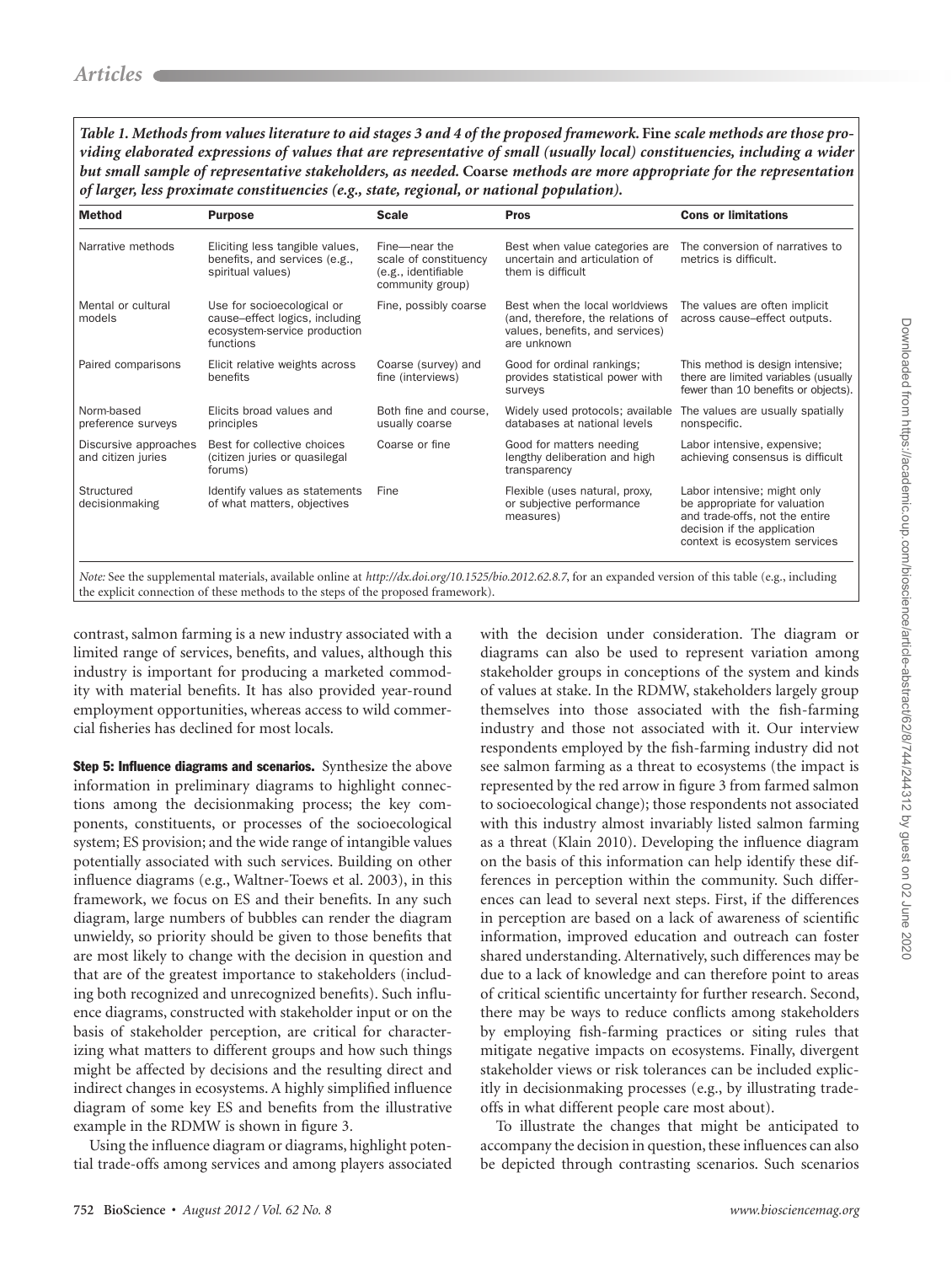

*Figure 3. An example conceptual diagram of impending socioecological changes and their implications, as might be provided by a value-identification process. The one depicted is a highly simplified, unsystematic diagram for the Regional District of Mount Waddington case study. The change (the red ellipse) is expected to have a variety of impacts (the red arrows) on the things important to the stakeholders for a particular ecosystem (the blue circles; these can be decomposed into ecosystemservice benefits and other benefits); these benefits and service providers may support other benefits through supporting relationships or services (the blue arrows), and they may be of direct value to people (the green arrows), as might be measured by a variety of metrics (the green circles). Quantitative characterization of any arrow would take place in later iterations. Valuation methods include, for example, market and nonmarket monetary valuation, analyses of jobs expected, and preference surveys. Valuation or decisionmaking exercises might be focused solely on measures of benefit quantity (the blue dotted ellipse; e.g., multicriteria decisionmaking), they might be focused only on value metrics derived separately (the green dotted ellipse; e.g., a cost–benefit analysis), or they might include all manner of information and kinds of values (the entire figure; e.g., structured decisionmaking). The "Socioecological change" bubble in particular could be fleshed out considerably on the basis of details such as those provided in the framework step descriptions.*

can be incorporated in decision-support tools for characterizing ecosystem change and its consequences, such as the InVEST (Integrated Valuation of Ecosystem Services and Tradeoffs) tool (Nelson et al. 2009, Kareiva et al. 2011).

Such influence diagrams should be interpreted cautiously because of their limited ability to represent ever-present complex dynamics (Norgaard 2010) and to project consequences over medium or long time periods. The simplified functional forms of stock–flow relationships between entities and ES are useful for heuristic projections of short-term consequences but not accurate predictions of long-term consequences, thresholds of system stability, or resilience.

Step 6: Iterate the previous steps. This framework is intended to be iterative, allowing a progressive deepening of understanding of key components, constituents, and processes; key services, benefits, and activities and their tangible and intangible values; and the decisionmaking processes at hand. We imagine iterations of the steps above—not in consecutive order but, rather, as determined by unfolding needs for information. Insights derived at any earlier step might inspire and enable efforts to deepen understanding at another step. Alternatively, the first pass might reveal that—although substantial scientific uncertainties remain—existing understanding is so hotly contested that further scientific understanding is unlikely to lead to meaningful progress (Pielke 2007). The latter may be the case in the RDMW in the short term, given the fundamental disagreement among stakeholders regarding the threat posed by salmon farms (Klain 2010).

In decisionmaking contexts, however, time and resources will be limited, and a first application of the steps will provide information that can assist decisionmaking without great expenditures of time or resources. Once researchers have coarse or rudimentary understandings of the decision context from the first application, subsequent applications might be designed to provide deeper understanding of the nature of the decisions at hand, who might make them, any underlying or hidden drivers of change, and the complex interactions among these drivers. Examples of activities that could be appropriate in itera-

tions of the framework include the following (organized by elements of the framework):

In a second application of the steps, the key biophysical conditions at stake could be qualitatively characterized and mapped, and the magnitude and direction of the consequences of the decisionmaking processes on key ecosystem components and processes could be qualitatively assessed. Quantitative assessments, if needed and possible, might take place in a further iteration.

Understanding of the key players and the relationships among them can be deepened in the second application. Deeper analyses of some of these players and relationships could take place in a further iteration. The same deepening understanding can take place for the underlying drivers.

Specific components of the socioecological interactions, such as those among resource units, resource states, and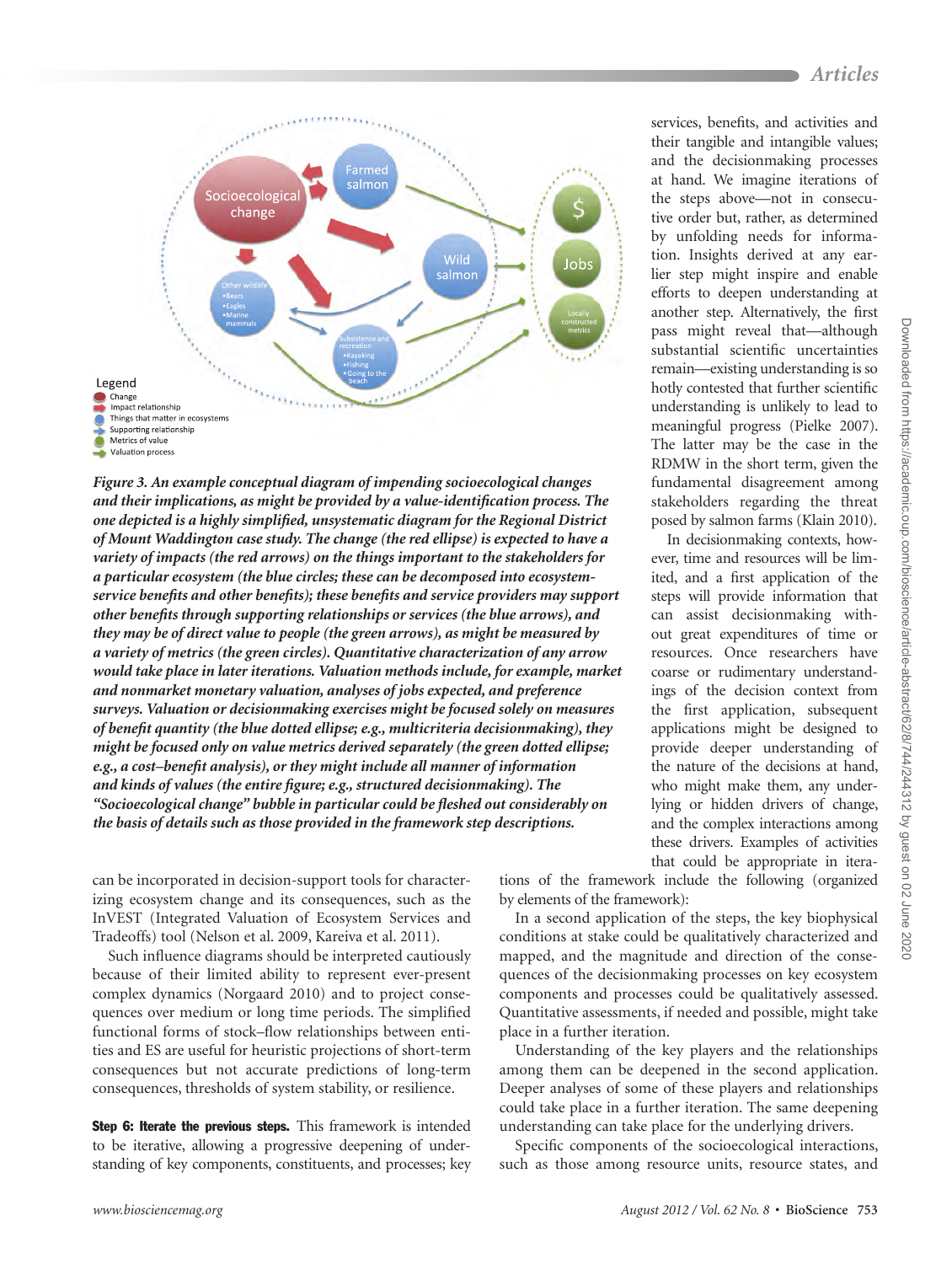governance systems can then be further analyzed in an iteration of the process and further dissected in a further iteration.

The key benefits, their links to ES, and the reasons for their perceived importance can be assessed in a second application of the process. Their contributions to the decisionmaking processes and the complex interactions among them and among the players could be assessed in a further iteration.

More specific and clearer versions of the influence diagrams will be obtained from second and third applications of the process. The spatial context of key components, constituents, and processes and their connections to the nontangible values of ES can be drawn in a second application and further refined in a second iteration. Trade-offs among services, players, and their corresponding values could be further elicited in the iterations.

Research can inform decisionmaking at any point and in a variety of ways (figure 3). For example, an understanding of the consequences of socioecological change for ES and their benefits might inform a multicriteria decisionmaking exercise even without valuation (the blue dotted ellipse in figure 3). In contrast, researchers might use only value metrics in a cost–benefit analysis (the green dotted ellipse in figure 3). Alternatively, all available information might contribute to a deliberative approach, such as participatory structured decisionmaking (the entirety of figure 3).

#### Discussion of the framework

Recently, significant effort and resources have been aimed at better understanding the biophysical processes underlying ecosystem change and the implications of these changes for ES with material benefits. The importance of determining the economic value of these material benefits is gaining increasing recognition, but it is the intangible values that so often drive the success or failure of management, so the time is right to characterize the roles of those intangible values in ES valuation and natural resource decisionmaking by following and revising frameworks and methods such as the ones we propose here.

The conceptual framework we propose here is intended to help researchers, decisionmakers, practitioners, and stakeholders direct and use research to make or affect decisions. It complements existing management frameworks by elucidating the specific points of intersection with ES research—particularly the many ES associated with benefits of an intangible nature. It differs from the status quo for ES research in five principle ways: (1) It addresses the sensitive nature of intangible values (through the step of gaining the consent of the stakeholders; see figure 1); (2) it explicitly addresses the reality that ES change is a complex product of ecological and social changes ("Socioecological context" and "Influence diagrams" in figure  $1$ ); (3) it emphasizes the critical step of the participatory identification of priority ES and benefits and their connection to diverse values ("Benefits, ES, and values" in figure 1); (4) it explicitly represents a

diversity of perspectives ("Influence diagram" in figure 1); and (5) it proposes a suite of valuation approaches intended to address the multiplicity of values and presents a suite of options for valuation and decisionmaking at different scales (from individual benefits or ES to whole scenarios; "Benefits, ES, and values" in figure 1).

Our framework embodies a significant step toward increased cultural sensitivity using deliberative methods in conjunction with analytic ones. That is, we propose gathering stakeholders together to discuss decision options in light of the ES and benefits at stake. Such a move toward deliberation addresses several of the core challenges in box 1 and also the critical issue of earned legitimacy. Few decisions result in true win–win situations, and those who feel losses deserve the opportunity to accept them as reasonable, both because the decisionmaking process has been a legitimate one and because the trade-offs that they face are not hidden and are ideally tolerable for as many stakeholders as possible. Although there are valuation methods that employ deliberation (e.g., deliberative pricing and willingness-to-pay studies), another worthy possibility is proceeding directly to deliberative decisionmaking, a stage in which many benefits are quantified in appropriate, meaningful terms (Satterfield et al. 2011, Chan et al. 2012). Embracing such decisionmaking methods might free ES research from the persistent and pervasive perception of being concerned only with "pricing" nature.

Applying our proposed framework in its entirety is likely to require considerable resources. With limited time and resources, researchers and practitioners can use this framework as a heuristic to guide scientific inquiry and engagement in natural resource decision processes that explicitly include cultural ES. Our main point is that conceptual models and qualitative and quantitative methodologies exist to characterize the sociocultural values associated with ecosystems and that employing such methods in real decision contexts will improve our understanding of ES and the decisionmaking associated with them.

A critical question in applying our framework is "What is the bare minimum for stakeholder participation and elicitation?" We can offer no single answer to this question, because the desire and expectations for stakeholder involvement differ greatly across cultures, regions, and particular decision contexts. In keeping with the iterative nature of the framework, we propose that researchers and practitioners start with what seems immediately feasible and only thereafter judge the necessity and appetite for further participation.

Applying this framework to ES research and practice will be enabled by several key conditions. On the research side, the framework's full application requires an engaged interdisciplinary research team interested in an applied context. On the practice side, it requires interested decisionmakers or nongovernmental organization practitioners with resources for research partnerships and a long-term planning or campaign horizon. Full realization of our framework and real policy or management change will also require a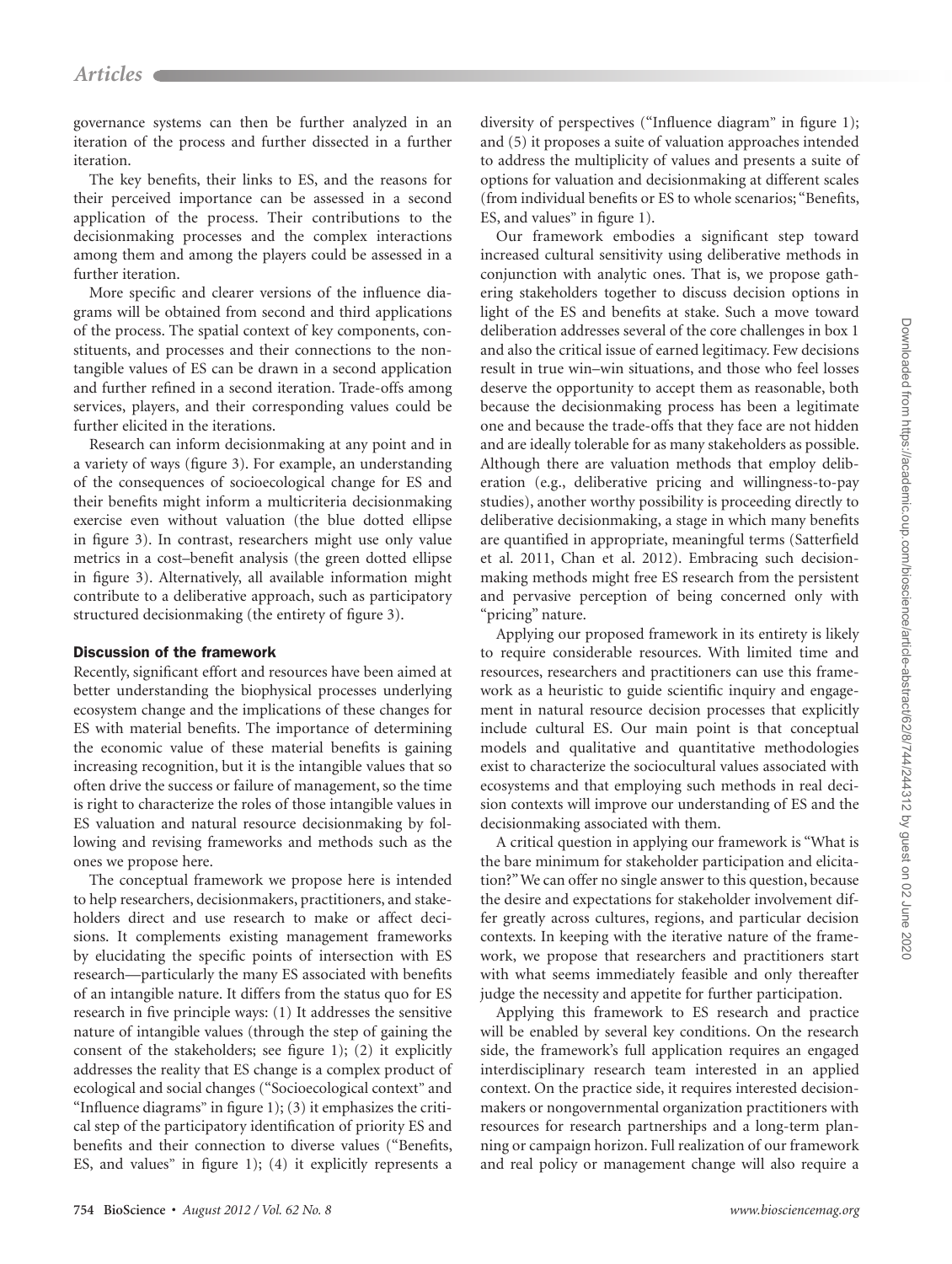substantial collaboration between researchers and practitioners, which itself involves additional challenges and opportunities. Perhaps most limiting, the ideal framework that we have proposed is explicitly inclusive of diverse stakeholders and values, such that the process requires insulation from or mitigation of the pressures exerted by any particular stakeholder. That said, we have discussed some promising potential uses of the outputs of this framework with EBM efforts being carried out in the RDMW (Klain 2010), the West Coast Aquatic Management Board of Vancouver Island (Guerry et al. 2012), the Puget Sound Partnership in Washington State (Puget Sound Partnership 2009), and Kamehameha Schools in Hawaii (Gould 2011). And even without the integrated partnership of researchers and decisionmakers, there is very real value in assisting stakeholders to express their concerns about elusive or intangible ES values so that—to paraphrase an interviewee (Gould 2011)—decisionmakers cannot say they were not aware of those concerns.

There is no easy way to deal with cultural values, pertaining to ecosystems or otherwise. This is sensitive territory, which is in part why it has been neglected in ES research for so long. But it is not uncharted territory, and it is not a total quagmire: We can represent these values more fully and can, in so doing, greatly improve the validity and legitimacy of ES research and decisionmaking.

#### Acknowledgments

This work was the result of a working group on cultural ecosystem services supported through a Packard Foundation grant to the National Center for Ecological Analysis and Synthesis. Funding was also provided by the Canada Research Chairs program (for KMAC) and grants to KMAC from the Canadian Foundation for Innovation, the BC Knowledge Development Fund, The Nature Conservancy, and a Research Development Initiative from Canada's Social Sciences and Humanities Research Council. PB thanks the Programa de Apoyos para la Superación del Personal Académico de la Universidad Nacional Autónoma de México for a sabbatical fellowship. Our work also benefited from input from Gretchen Daily, Vic Adamowicz, Greg Bratman, Debra Satz, and three anonymous reviewers.

## References cited

- [AAA] American Anthropological Association. 2009. AAA Code of Ethics. AAA. (1 June 2012; *www.aaanet.org/issues/policy-advocacy/Code-of-Ethics.cfm*)
- Angelo M, Gallaugher P, Orr C, Reynolds J, Riddell B, Wilson K. 2010. Fraser Sockeye 2010: Findings of a Scientists' Think Tank. Watershed Watch Salmon Society. (1 June 2012; *www.watershed-watch.org/news/ item.html?nid=672*)
- Ariely D. 2008. Predictably Irrational: The Hidden Forces That Shape Our Decisions. Harper Collins.
- Arrow KJ, et al. 1996. Is there a role for benefit-cost analysis in environmental, health, and safety regulation? Science 272: 221–222.
- Balvanera P, Castillo A, Martínez-Harms MJ. 2011. Ecosystem services in seasonally dry tropical forests. Pages 259–277 in Dirzo R, Young HS, Mooney HA, Ceballos G, eds. Seasonally Dry Tropical Forests. Island Press.
- Berg BL. 2001. Ethical considerations. Page 352 in Berg BL, ed. Qualitative Research Methods for the Social Sciences. Allyn and Bacon.
- Berkes F, Colding J, Folke C, eds. 2003. Navigating Social-Ecological Systems: Building Resilience for Complexity and Change. Cambridge University Press.
- Boyd DR. 2003. Unnatural Law: Rethinking Canadian Environmental Law and Policy. University of British Columbia Press.
- Burke CL. 2010. When the Fishing's Gone: Understanding How Fisheries Management Affects the Informal Economy and Social Capital in the Nuxalk Nation. Master's thesis. University of British Columbia.
- Castillo A, Magaña A, Pujadas A, Martínez L, Godínez C. 2005. Understanding the interaction of rural people with ecosystems: A case study in a tropical dry forest of Mexico. Ecosystems 8: 630–643.
- Chan KMA, Goldstein J, Satterfield T, Hannahs N, Kikiloi K, Naidoo R, Vadeboncoeur N, Woodside U. 2011. Cultural services and non-use values. Pages 206–228 in Kareiva P, Tallis H, Ricketts TH, Daily GC, Polasky S, eds. Natural Capital: Theory and Practice of Mapping Ecosystem Services. Oxford University Press.
- Chan KMA, Satterfield T, Goldstein J. 2012. Rethinking ecosystem services to better address and navigate cultural values. Ecological Economics 74: 8–18.
- Chan KMA, Ban NC, Naidoo R. 2013. Integrating conservation planning with human communities, ecosystem services, and economics. In Craighead L, Convis C, Davis F, eds. Shaping the Future: Conservation Planning from the Bottom Up—A Practical Guide for the 21st Century. ESRI Press. Forthcoming
- Chester CC. 2006. Conservation Across Borders: Biodiversity in an Interdependent World. Island Press.
- Cisneros-Montemayor A, Sumaila U. 2010. A global estimate of benefits from ecosystem-based marine recreation: Potential impacts and implications for management. Journal of Bioeconomics 12: 245–268.
- Costanza R, et al. 1997. The value of the world's ecosystem services and natural capital. Nature 387: 253–260.
- Daily GC, ed. 1997. Nature's Services: Societal Dependence on Natural Ecosystems. Island Press.
- Daily GC, Polasky S, Goldstein J, Kareiva PM, Mooney HA, Pejchar L, Ricketts TH, Salzman J, Shallenberger R. 2009. Ecosystem services in decision making: Time to deliver. Frontiers in Ecology and the Environment 7: 21–28.
- Daniel TC, et al. 2012. Contributions of cultural services to the ecosystem services agenda. Proceedings of the National Academy of Sciences 109: 8812–8819.
- De Groot RS, Wilson MA, Boumans RMJ. 2002. A typology for the classification, description and valuation of ecosystem functions, goods and services. Ecological Economics 41: 393–408.
- De Groot R, et al. 2005. Cultural and amenity services. Pages 455–476 in Hassan R, Scholes R, Ash N, eds. Ecosystems and Human Well-being: Current Status and Trends. Island Press.
- Díaz S, Lavorel S, de Bello F, Quétier F, Grigulis K, Robson TM. 2007. Incorporating plant functional diversity effects in ecosystem service assessments. Proceedings of the National Academy of Sciences 104: 20684–20689.
- Economist. 2005. Are you being served? Economist 21 April: 76–78. (1 June 2012; *www.economist.com/node/3886849*)
- Ecotrust. 2001. North of Caution: A Journey through the Conservation Economy on the Northwest Coast of British Columbia. Ecotrust Canada.
- Edwards DN, Scholz A, Tamm EE, Steinback C. 2005. The catch 22 of licensing policy: Socio-economic impacts in British Columbia's commercial ocean fisheries. Pages 65–67 in Sumaila UR, Marsden AD, eds. Proceedings of the 2005 North American Association of Fisheries Economists Forum. University of British Columbia.
- Egoh B, Rouget M, Reyers B, Knight AT, Cowling RM, van Jaarsveld AS, Welz A. 2007. Integrating ecosystem services into conservation assessments: A review. Ecological Economics 63: 714–721.
- Gould R. 2011. Hawai'i. Connecting Human and Natural Resources Lab. (1 June 2012; *http://chanslab.ires.ubc.ca/research/cultural\_services/hawaii*)